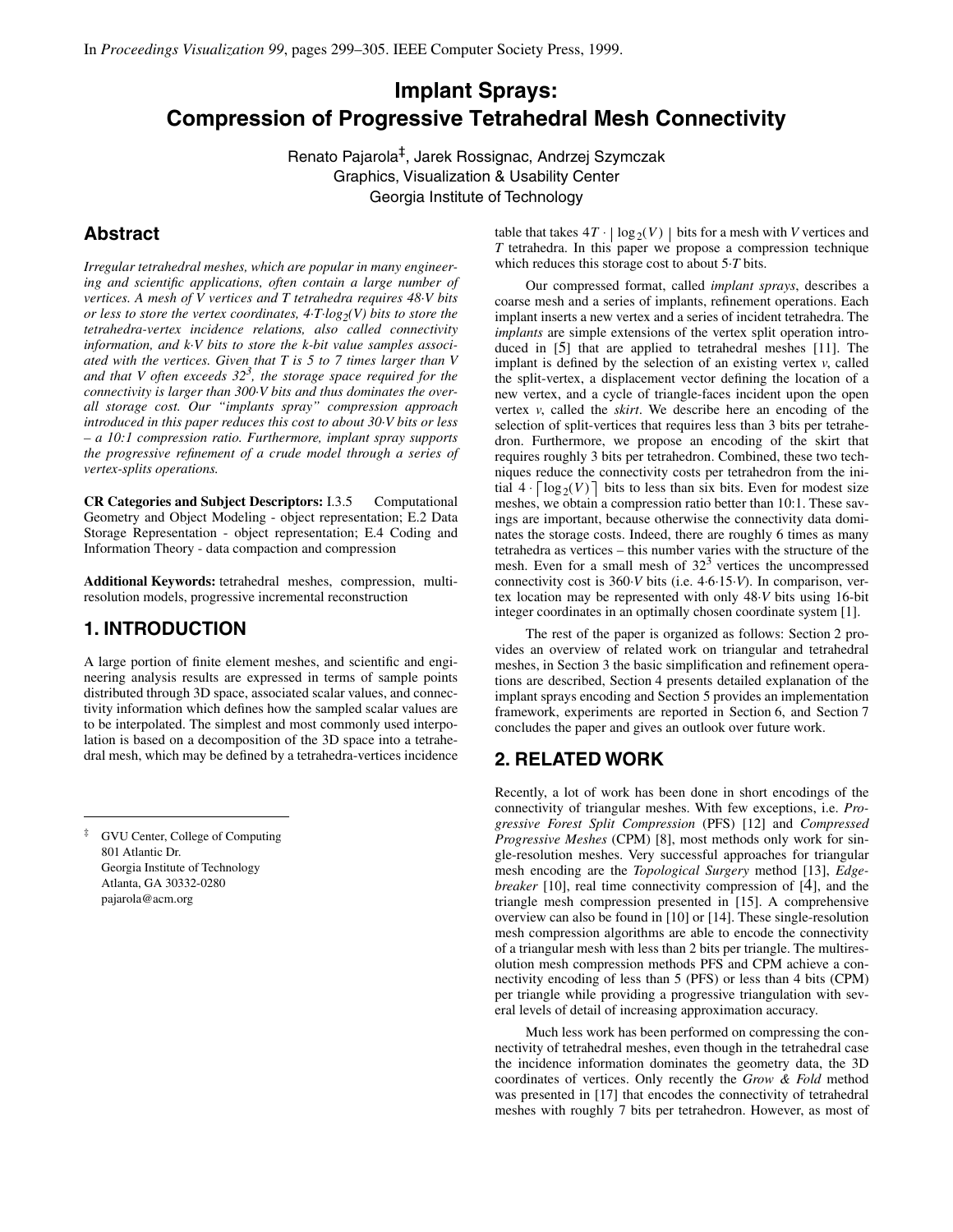the triangle mesh compression methods, this approach encodes one single-resolution tetrahedralization. Thus it provides one level of detail only. Progressive multiresolution tetrahedralizations [11, 16] have only recently been presented. However, no concise encoding of the refinement operations has been provided. Each refinement operation of the progressive tetrahedralization in [11] needs to specify one vertex that will be split, the so called split-vertex, and 5 to 7 incident triangular faces that will be cut and expanded into tetrahedra, the cut-faces. The split-vertex can be identified using  $\log_2(V)$  bits in a tetrahedral mesh with *V* vertices. The cutfaces can be encoded locally with respect to the split-vertex. Because a vertex in a tetrahedral mesh has about 36 incident faces, the cut-faces can be encoded with roughly  $6 \cdot \lceil \log_2(36) \rceil$  bits. A similar coding scheme can also be applied to the multiresolution tetrahedralization of [16].

#### **3. PROGRESSIVE MESHES**

In [5] the *edge collapse* operation, and its inverse the *vertex split*, was introduced for triangular mesh simplification, see also Figure 1 for an example. *Progressive Meshes* [6] apply a sequence of edge collapse operations  $M_i \rightarrow M_{i-1}$  to a given triangular, high resolution input mesh <sup>M</sup>*l*max to create a series of simplified meshes  $M_{\text{max}}$ ,  $M_{\text{max-1}}$ , ...,  $M_i$ ,  $M_{i-1}$ , ...,  $M_1$ ,  $M_0$  with decreasing approximation accuracy. The meshes  $M_i$  ( $0 < i \leq l_{\text{max}}$ ) can be reconstructed by performing the inverse sequence of vertex splits  $M_{i-1} \to M_i$  starting with a crude base mesh  $M_0$ .



**Figure 1.** Edge collapse and vertex split for triangle mesh simplification and reconstruction.

The same basic principles of edge collapses and vertex splits can be extended and applied to more complex meshes such as *simplicial complexes* [9] and *tetrahedral meshes* [11]. In tetrahedral meshes, a collapse of an edge eliminates all tetrahedra incident to that edge and reduces the number of vertices in the mesh by one, see also Figure 2 for a graphical example. Again, a sequence of edge collapses and its inverse, the vertex splits, define a *progressive tetrahedralization*, as proposed in [6, 11], as a series of tetrahedral meshes  $\mathcal{T}_0$ , ...,  $\mathcal{T}'_{\text{max}}$  of increasing precision. In the remainder of the paper  $\mathcal{T}'$  will refer to a tetrahedral mesh if not specified otherwise. Furthermore, we denote the vertex that results from an edge collapse as a *split-vertex*, in the refinement process this vertex will be split into two, and the triangular faces that result from collapsing the tetrahedra incident to the collapsed edge are called *cut-faces*, see also Figure 2.



**Figure 2.** Edge collapse and vertex split for tetrahedral mesh simplification and reconstruction.

# **4. PROGRESSIVE ENCODING**

As mentioned above, a progressive tetrahedralization is defined by a crude base mesh  $\mathcal{T}_0$  and a sequence of vertex split refinement operations. Given an intermediate mesh  $\mathcal{T}'_i$  an individual refinement operation is fully specified by the identification of the splitvertex and the set of incident cut-faces, both given in  $\mathcal{T}_i$ . After locating the split-vertex *v*, identifying the cut-faces is a local process on the neighborhood of *v* in mesh  $\mathcal{T}'_i$ . The following Section 4.1 describes our new method of locally encoding the set of cut-faces for an individual vertex split operation. Next, the progressive encoding of the split-vertex locations is described in Section 4.2.

Note that our algorithms presume the existance of a canonical ordering and numbering of the vertices of any tetrahedral mesh  $\mathcal{T}'_i$ . Such an ordering can arbitrarily be specified, i.e. sorted by coordinates, or given by a mesh traversal, i.e. depth-first vertex tree traversal.

## **4.1 Cut-faces**

The cut-faces around a split-vertex, also called the *skirt*, define how the incidence relations have to be modified for a vertex split operation. To better understand the coding of the skirt, let us define the *orbital surface* of a split-vertex *v* as the triangular surface consisting of all faces of tetrahedra incident to  $\nu$  that are not themselves incident faces of *v*, see also Figure 3. The skirt forms a connected path, a cycle, on the triangulated orbital surface, see also Figure 4. Note that the number of different cycles of length *k*, also called *k*-cycles, without repetition of edges or nodes, on a triangular planar graph *G* with *d* vertices is much smaller than the number of all subsets of edges of *G* of size *k*, also called *k*-sets, because the *k*-cycles are a subset of the *k*-sets. Therefore, the corresponding method to the triangular approach in [8] of encoding the skirt as one particular *k*-set out of all  $\left(\frac{3d}{k}\right)^1$  possible ones, is not optimal

in a progressive tetrahedralization.

<sup>1.</sup> A planar triangulation has roughly three times as many edges as vertices. Corollary, a vertex in a 3D tetrahedralization has roughly three times as many incident faces as incident edges.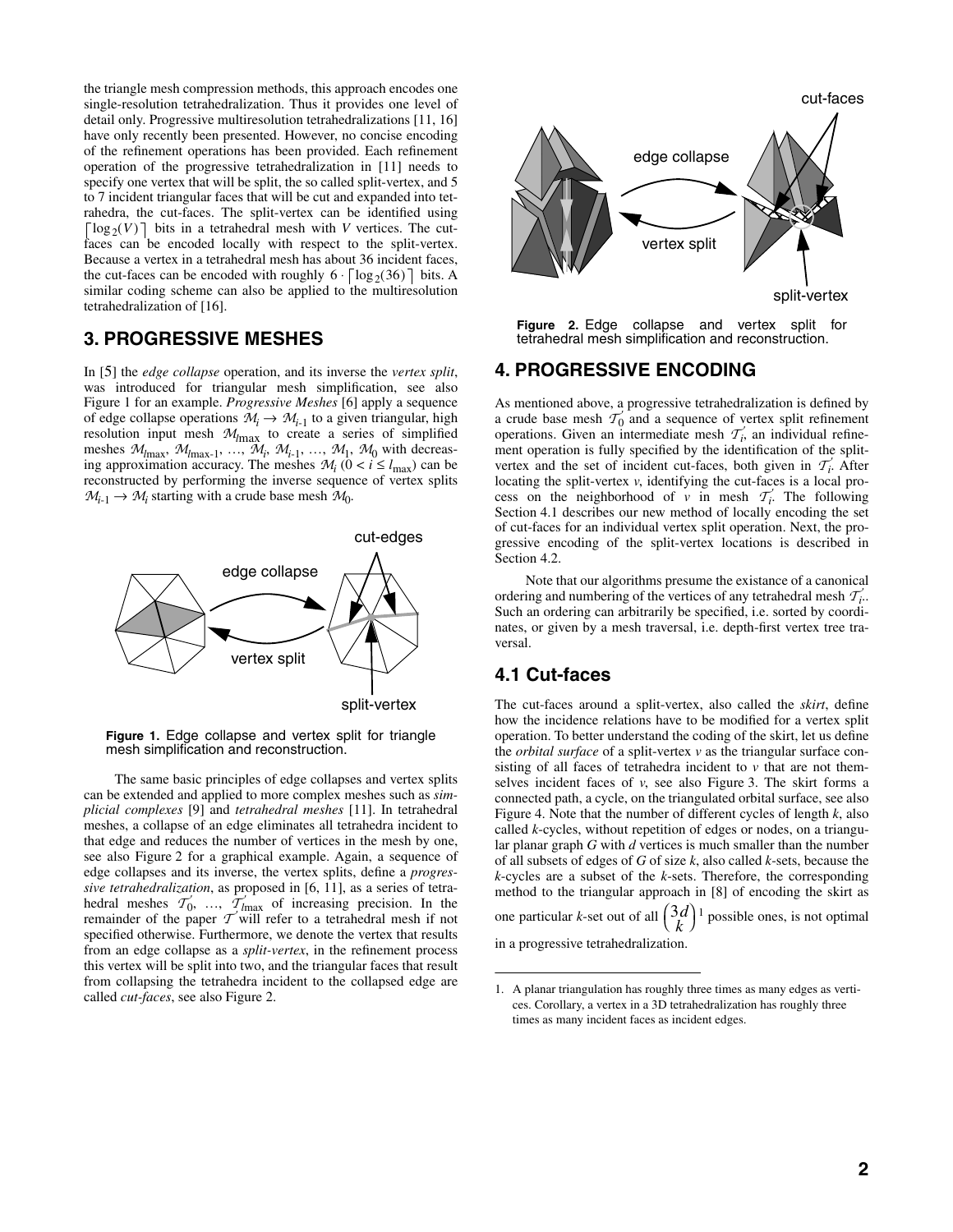

**Figure 3.** a) The *orbital* of a split-vertex *v* consists of all faces of tetrahedra surrounding *v* that are not incident to *v*. b) The cut-faces form a ring of triangles, also called the skirt.

An optimized encoding of the skirt could be achieved by identifying the particular *k*-cycle of a vertex split operation out of all possible *k*-cycles on the orbital surface. The embedding of the triangulated orbital surface in a plane is called the triangular planar graph *G*<sub>orb</sub>, see also Figure 4. Given a canonical numbering of the vertices, an enumeration of all *k*-cycles in the graph  $G_{\text{orb}}$  can be achieved by a recursive backtracking algorithm. For every vertex, starting with the youngest one, initiate a depth-first vertex traversal of *G*orb, again youngest first, for finding paths of length *k*. Backtracking occurs when a path is longer than *k*, a *k*-path is not a cycle, or a node or edge of  $G_{\text{orb}}$  is used twice in the current path. Moreover, backtracking also occurs when a younger vertex than the start-vertex is found on the currently explored path because *k*cycles are only reported for their youngest vertex. Note that otherwise the same *k*-cycle would be reported several times, for each vertex in the cycle. A correct path is found when it is of length *k* and the end-vertex is equal to the start-vertex of the initiated traversal. For this method of encoding the skirt, the number *k* of cutfaces has to be known to the decoder in advance.



**Figure 4.** a) Shows a planar embedding of the triangular graph  $G_{\text{orb}}$  of the orbital surface b). The boundary of the cut-faces, forming a cycle in the planar graph a), is highlighted using thick lines.

Although providing an optimized encoding in terms of space cost (bits), the previously described approach of encoding the skirt is inefficient in time cost. Because the enumeration of all possible *k*-cycles for every split-vertex is quite time consuming we implemented a faster encoding of the skirt. The path on the graph  $G_{\text{orb}}$  which defines the skirt, see Figure 4 a), can be encoded as a walk along edges of  $G_{\text{orb}}$ . The start of the path, a vertex of  $G_{\text{orb}}$ , is encoded using  $\lceil \log_2(d) \rceil$  bits for a split-vertex of degree *d*. Since the average degree of split-vertices in a progressive tetrahedralization is more than  $14$  – thus also the number of vertices of  $G_{\rm orb}$  – the start vertex encoding requires roughly 4 bits on average. The skirt can then be specified by a path of length *k*, forming the *k*-cycle, as a set of consecutive edges on *G*orb. Each edge can be specified using less than  $\lceil \log_2(6) \rceil = 3$  bits since the degree of vertices in a planar triangulation is 6 on average. Thus the cut-faces encoded as a walk along edges of G<sub>orb</sub> can be expected to cost about  $\log_2(14) + 6 \cdot \log_2(6) \approx 19$  bits.

Note that in general the orbital surface could be non-manifold due to edge collapse operations. In the following section we describe the constraints that prevent non-manifold orbital surfaces. Also special care has to be taken at the border of the tetrahedral mesh because the orbital surface will not be homeomorph to a sphere anymore. If it is a hemisphere, the skirt will still be connected but could form an open path, however, this can still efficiently be encoded as a walk. If due to a non-manifold border of the tetrahedral mesh the skirt is not anymore connected, a special encoding would have to be used to indicate that situation.

#### **4.2 Split-vertex**

Instead of refining the current mesh  $\mathcal{T}'_i$  by one single vertex split at a time, we perform a series of vertex splits simultaneously, also called *implants sprays*, to achieve the next refined *level of detail* (LOD)  $T'_{i+1}$ . Identifying one isolated split-vertex in  $T'_{i}$  would require  $\log_2(V_i)$  bits in a mesh with  $V_i$  vertices, which is very costly for large meshes. However, identifying a set of  $V_i / k$  independent split-vertices by a flag, marking all vertices in  $\mathcal{T}'_i$  with one bit only, amounts to a constant of *k* bits per split-vertex. The decoding process just needs to visit all vertices in  $\mathcal{T}'_i$  in the same order as the encoder, and read the respective marking bits from the data stream to identify the set of vertices that are to be split.

To optimize coding efficiency one would like to maximize the fraction  $V_i / k$  of independent vertex splits that form a refinement step  $\mathcal{T}_i \to \mathcal{T}_{i+1}$ . In a planar triangulation *k* can be guaranteed to be less than 4 by the vertex coloring theorem, and experiments show an average of about 3 [8] for independent vertex splits. In a tetrahedral mesh *k* cannot be bounded easily. Vertex coloring of non-planar graphs depends on the maximal degree of incident edges on a vertex, which is not bounded in a tetrahedral mesh. Larger independent sets than induced by the vertex coloring can be constructed, however, the maximization of *k* is limited by the simplification process. During the construction of the progressive mesh, the choice of independent edge collapses in  $\mathcal{T}_{i+1}$  is restricted. To be able to distinguish the individual vertex splits in  $T<sub>i</sub>$  without ambiguities, the following three requirements for edge collapses in  $\mathcal{T}'_{i+1}$  are sufficient:

- **1.** The two sets of tetrahedra in  $\mathcal{T}_{i+1}$  intersecting two edges to be collapsed in one implant sprays simplification batch are disjoint. (Figure 5)
- For each edge  $e = (v_1, v_2)$  that will be collapsed and a vertex *w* that is incident to both  $v_1$  and  $v_2$ , the triple ( $v_1$ ,  $v_2$ , *w*) must define a valid face of  $\overrightarrow{T}_{i+1}$ . (Figure 6 a)
- **3.** For each edge  $e = (v_1, v_2)$  that will be collapsed and two vertices  $w_1, w_2$  such that the triangles  $(v_1, w_1, w_2)$ and  $(v_2, w_1, w_2)$  are faces of  $\mathcal{T}'_{i+1}$ , the quadruple  $(v_1, v_2)$ ,  $w_1$ ,  $w_2$ ) must define a valid tetrahedron of  $\overline{T}_{i+1}$ . (Figure 6 b)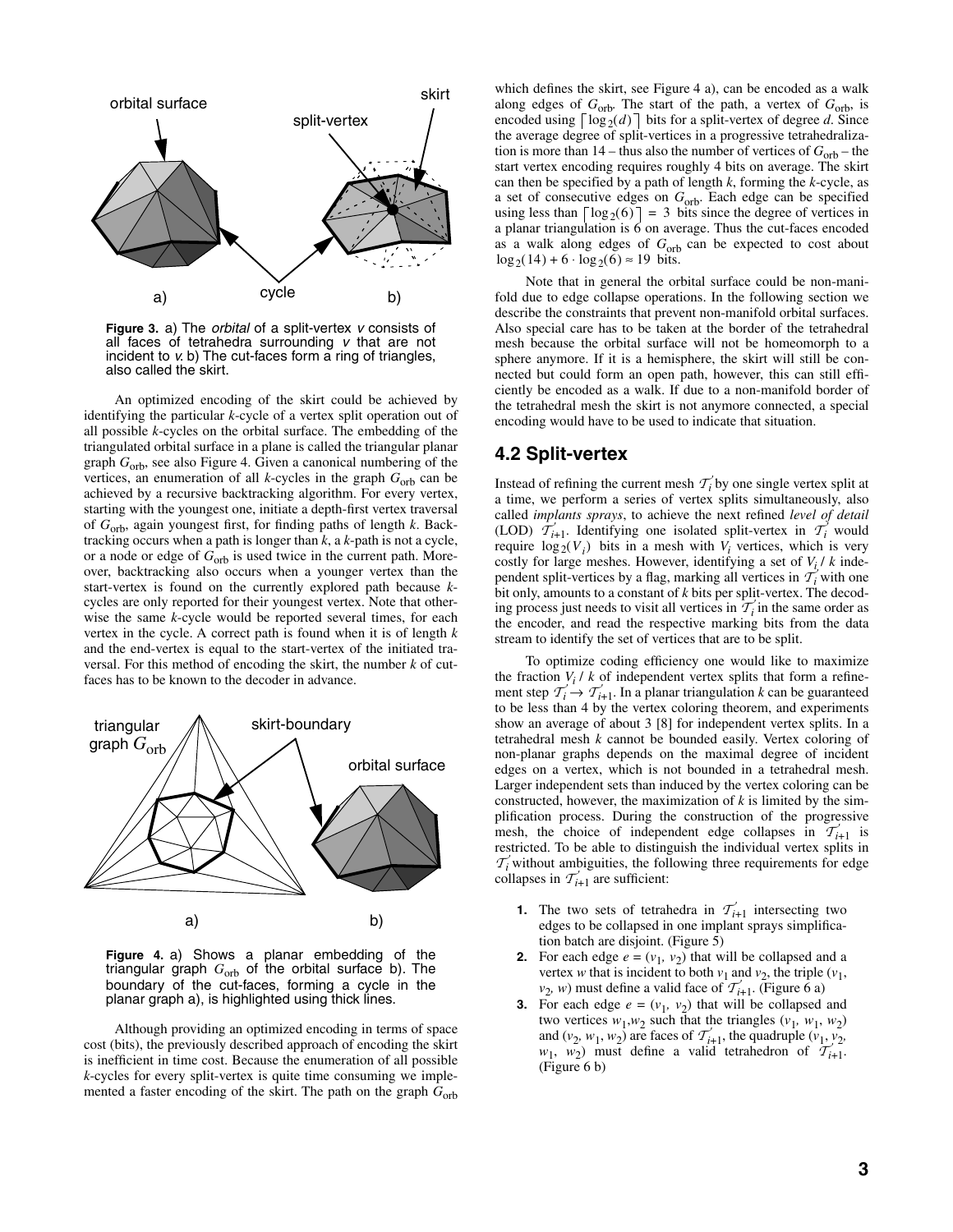

**Figure 5.** Independent edge collapses may not have common incident tetrahedra. The figure shows an analogous case in a 2D triangulation with two selected edge collapses. All faces of the forbidden area must not be incident to another edge collapses.



**Figure 6.** Examples of non-valid edge collapses, where a) fails test number 2 and b) fails test number 3 of the constraints mentioned above.

Thus during progressive mesh construction, the simplification process must select sets of edge collapses of maximal size that form a simplification step  $T'_{i+1} \to T'_i$  according to the requiremenst mentioned above. In our current implementation independent edge collapses are selected greedily, see also Algorithm 2 in Section 5. Our experiments suggest that in practical situations  $k$  is in the range of 12 to 16 for the very restrictive selection of edge collapses mentioned above. A less restrictive selection of edge collapses would allow an even larger fraction *Vi* / *k* of split-vertices. The average number of nearly 6 removed tetrahedra per edge collapse results in a split-vertex encoding with less than 3 bits per tetrahedron.

Additional geometric properties and constraints of edge collapses assure that the simplified tetrahedral meshes are good approximations of the initial tetrahedralization. However, these constraints are not the subject of this paper and the interested reader is referred to [11] for further details.

#### **5. IMPLEMENTATION**

The main problem of an actual implementation is the construction of the sequence of increasingly simplified meshes  $\mathcal{T}'_{lmax}$ , ...,  $\mathcal{T}'_{0}$ , or levels of detail (LODs), such that each set of edge collapses  $\tilde{C}_i$ that forms one simplification step  $\mathcal{T}'_i \to \mathcal{T}'_{i-1}$  can unambiguously be encoded using the techniques described in the previous section. The simplification and encoding procedure EncodeOneStep() is iteratively called by the main encoding loop of Algorithm 1 for the current tetrahedral mesh starting with the best LOD  $T'_{lmax}$ . After arriving at a sufficiently simplified and small mesh  $\mathcal{T}_0$ , a simple single-resolution encoding can be used for this base mesh. The

encoding of the crude mesh  $\mathcal{T}_0$  followed by popping the codes from the stack obtained by the EncodeOneStep() procedure calls builds the input data stream for the decoding procedure.

```
PROCEDURE Encode (mesh: Tetrahedralization);
VAR code: Stack; data: OutputStream;
BEGIN
  code.initStack();
  WHILE mesh not simplified enough DO
      (* encode simplification steps *)
     mesh := EncodeOneStep(mesh, code)
  END;
   (* encode base mesh T0 *)
  data.output(mesh.simpleEncoding());
  WHILE code.notEmpty() DO
     data.output(code.pop())
  END
END Encode;
```
#### **Algorithm 1.** Pseudocode for the main simplification and encoding algorithm.

The procedure EncodeOneStep(), performs one simplification step  $\mathcal{T}_i \to \mathcal{T}_{i-1}$  at a time and provides the respective encoding of the vertex splits on a stack. The first foreach-loop in Algorithm 2 over all edges of a mesh  $\mathcal{T}'_i$  can be ordered according to an increasing simplification error of edge collapses as used in [11]. Validation of edge collapses is performed by the validCollapse() procedure according to the constraints described in the previous section. Next, the method mesh.collapseEdges() performs the actual simplifications, and stores the vertex split information for every edge collapse with its respective vertex. The following foreach-loop traverses the vertices of the simplified mesh  $\mathcal{T}_{i-1}$  in the inverse order of the decoding process, and marks all vertices with one bit. For the marked split-vertices the associated cut-faces code is given as well. All codes are pushed on a code stack such that popping the codes from that stack provides the correct sequence for the decoding process and its traversal of vertices.

```
PROCEDURE EncodeOneStep (mesh: Tetrahedral-
ization; VAR code: Stack)
   : Tetrahedralization;
VAR v: Vertex; e: Edge; ecol: EdgeSet;
BEGIN
  ecol = EmptySet;
  FOREACH e IN mesh.edges()
      IF validCollapse(e, mesh, ecol) THEN
         ecol.insert(e)
     ENDIF
  END;
  mesh.collapseEdges(ecol);
  FOREACH v IN mesh.inversedVertexTra-
versal()
     IF v.isCollapsedEdge() THEN
        code.pushBit(1);
         code.pushCode(v.cutFacesCode())
     ELSE
         code.pushBit(0)
     ENDIF
  END;
  RETURN mesh
END EncodeOneStep;
```
**Algorithm 2.** Pseudocode for one step of simplification and encoding of vertex splits.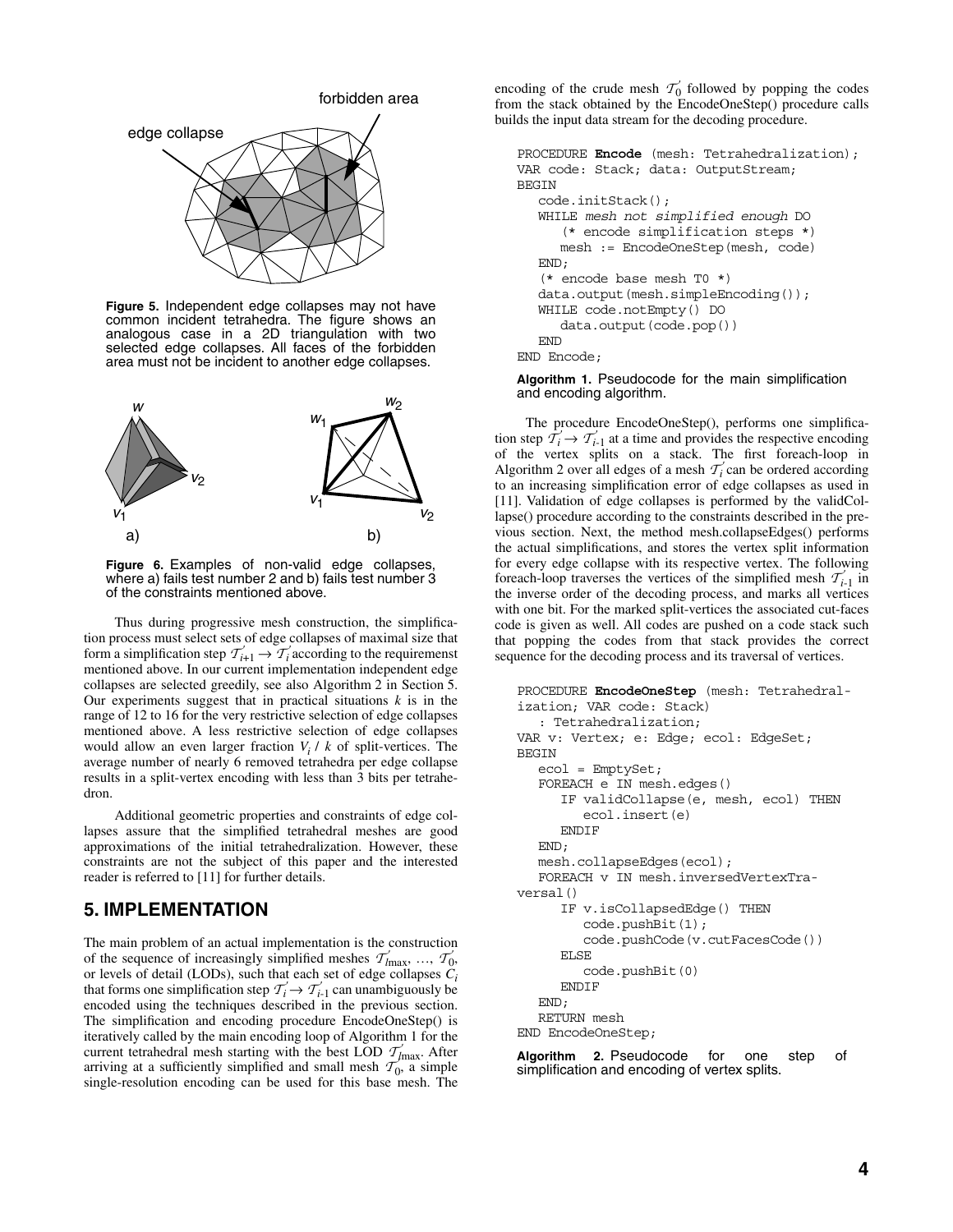|  |  |                                | data set LODs vertices vertices tetrahedra tetrahedra edge start loop split- total bits bits per                                 |  |  |                                                                              |
|--|--|--------------------------------|----------------------------------------------------------------------------------------------------------------------------------|--|--|------------------------------------------------------------------------------|
|  |  |                                | ${\cal T}_{l{\rm max}}$ ${\cal T}_{0}^{\prime}$ ${\cal T}_{l{\rm max}}^{\prime}$ ${\cal T}_{0}^{\prime}$ collapses vertex vertex |  |  | tetrahedron                                                                  |
|  |  |                                |                                                                                                                                  |  |  | turbine 49 106795 24550 576576 101619 82245 4.14 14.5 10.35 2384643 5.020755 |
|  |  | random 54 10000 928 66487 9799 |                                                                                                                                  |  |  | 9072 4.19 15.69 16.2 327386 5.775230                                         |

**Table 1.** Encoding results for the turbine data set and a Delaunay tetrahedralization of a random point set in space. The start vertices have been encoded with roughly 4 bits, and the cut-faces using about 15 bits for every edge collapse. The marking of all vertices in each LOD resulted in an amortized cost of 10.35 bits per edge collapse for specifying the corresponding split-vertex.

Decompression involves first decoding the crude mesh  $\mathcal{T}_0$ according to the chosen single-resolution encoding method, and then traversing the vertices of the current LOD and simultaneously reading marking bits and vertex split information from the input data stream to create the implants sprays refinement updates. In Algorithm 3 the method mesh.simpleDecoding() performs the task of reading and constructing the base LOD  $\mathcal{T}_0$ . The following while- and nested foreach-loops repeatedly traverse the vertices of the current mesh. While traversing the vertices of  $\mathcal{T}'_i$ , the marking bits indicate the occurrences of vertex split refinement operations.If a marking bit signifies a split-vertex the respective vertex split information, the encoding of the cut-faces, is read from the input data stream by the readCutFacesCode() method in Algorithm 3. The individual vertex splits can emmediately be performed to refine the current mesh. However, note that the so newly created vertices should not affect the current vertex traversal order of  $\mathcal{T}'_i$  and that these new vertices should only be included in the vertex traversal of the next LOD  $\mathcal{T}_{i+1}$ .

```
PROCEDURE Decode (data: InputStream): Tetra-
hedralization;
VAR mesh: Tetrahedralization;
BEGIN
   (* decode base mesh T0 *)
  mesh.simpleDecoding(data);
  WHILE data.notEndOfStream() DO
      (* decode refinement steps *)
     FOREACH v IN mesh.vertexTraversal()
        IF data.inputBit() = 1 THEN
           v.readCutFacesCode(data);
           mesh.splitVertex(v);
        ENDIF
     END
  END;
  RETURN mesh
END Decode;
```
**Algorithm 3.** Pseudocode for the main decoding algorithm.

The marking of vertex splits is already shown in above algorithms, the cut-faces encoding depends heavily on the data structure used for maintaining a tetrahedral mesh and is described in Section 4.

# **6. RESULTS**

We have implemented the simplification and encoding algorithms mentioned above in a prototype system. Even though the encoding of enumerated cycles performed well in terms of coding costs, the current implementation was unreasonably slow. Therefore, we have only included results for encoding the cut-faces as walks on a planar triangular mesh. Note that the results presented here do not include an encoding of the base mesh  $\mathcal{T}_0$ .

With an average of 6 incident tetrahedra per edge we can conclude that a split-vertex has about 15 incident vertices. Therefore, we can expect to encode the start vertex of a skirt using roughly 4 bits, which is also supported by our experiments. The encoding of the skirt is completed by specifying a path of edges of length 6 on average, where the path could take 5 different directions at each vertex, thus requiring about 14 bits. The encoding of the split-vertex depends on the fraction of vertices which can be split in every batch. This ratio can be bounded by the size of an independent set, which for general graphs depends on the number of incident edges per vertex. In the case of tetrahedral meshes this number is about 15. Thus for every marked split-vertex we will waste about 14 zero-bits for unmarked vertices. Note that our experiments show a much better selection rate for the turbine data set.

Table 1 presents results for a real world data set, the turbine, and a Delaunay tetrahedralization [2] of a random point set. For the turbine data set an average of  $k = 5.77$  tetrahedra were removed with every edge collapse in 49 simplification steps, whereas the random tetrahedralization reported 6.25 tetrahedra per edge collapse in 54 LODs. Overall, the connectivity of the tetrahedral meshes was encoded with less than 6 bits per tetrahedron which includes a large number of different LODs that are progressively available during decompression time.

Figure 7 shows the turbine volume data set that was used in our experiments. The volume data consists of solid turbine blades (Figure 7 a) and a large number of sampled data points in between the blades. All vertices of the surface of the turbine blades (Figure 7 b) and the data points are represented in one large tetrahedral mesh (Figure 7 c). For the very common approach of storing the turbine mesh as a set of indexed tetrahedra, the connectivity cost requires 13MB in ASCII and still 4.7MB using a simple binary encoding. The *Grow & Fold* method [17] cuts this cost down to 492KB for a single-resolution representation, whereas the method presented in this paper only requires 87KB for representing the base mesh  $T_0^{'1}$  and 291KB for the 49 refinement steps.

<sup>1.</sup> i.e. using the grow and fold single-resolution encoding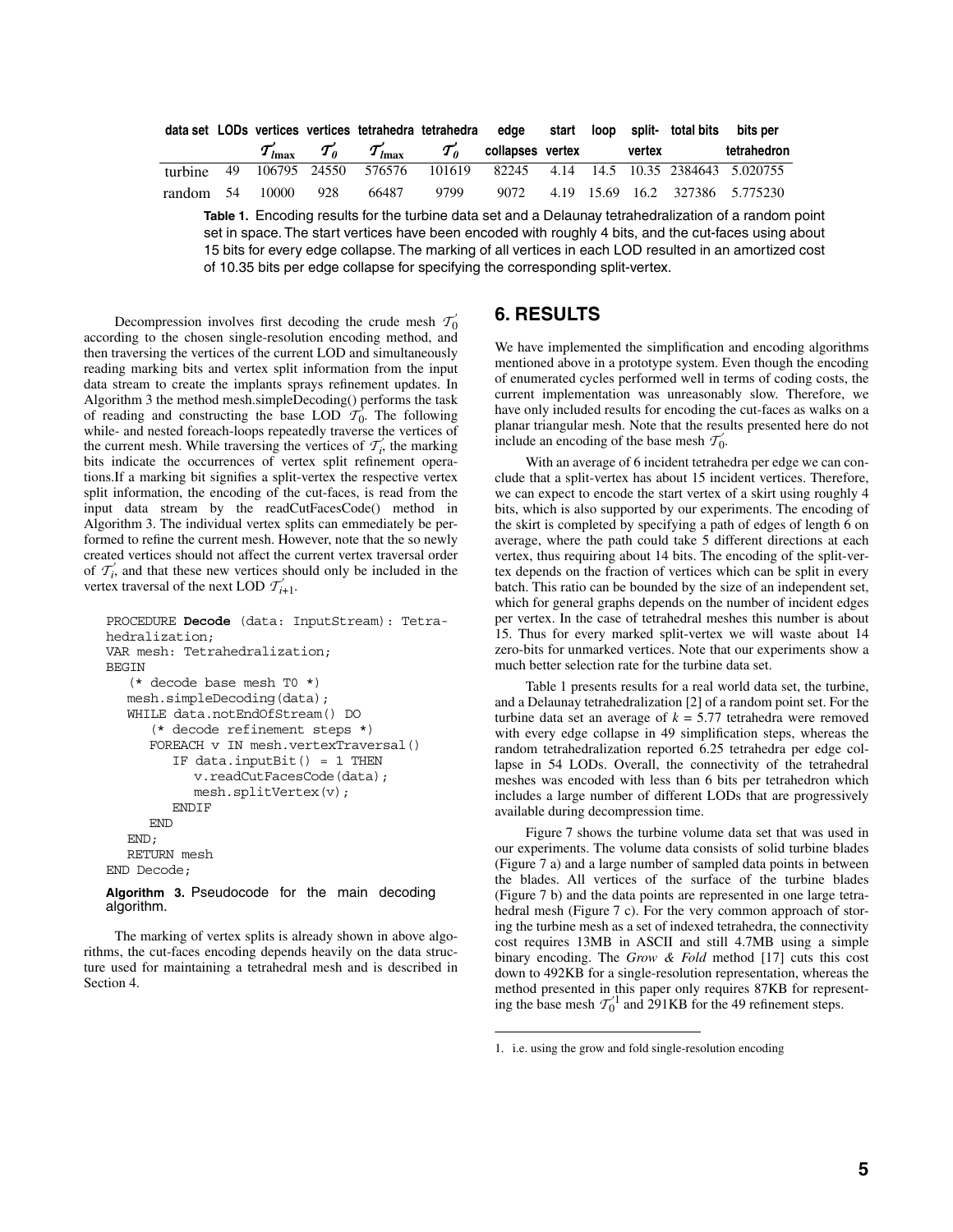

**Figure 7.** Pictures a) and b) only show the solid turbine blades parts of the tetrahedralized volume data set in c) which was used in our experiments. Note that the rim where the blades are mounted on is not shown in images a) and b). (Data set courtesy of AVS Inc.)

# **7. CONCLUSION**

The presented *implant sprays* method presented in this paper is a simplification, storage and transmission technique for tetrahedral meshes. Implant sprays provides a progressive tetrahedralization, starting from a crude base model, at significantly lower storage or transmission costs than previously known methods. It even improves connectivity encoding on the best known single-resolution tetrahedral mesh compression method [17]. The low coding cost is achieved by grouping vertex splits into batches, called the implant sprays, and by a concise encoding of the skirt, the cutfaces of a split-vertex. Compressed multiresolution tetrahedral meshes can be used for cooperative scientific visualization, fast exploration of volumetric data sets, or provide different LODs for interactive visualization.

Combining the implant sprays simplification procedure with an edge collapse error measure for tetrahedral meshes [11] provides an efficient mesh encoding of a progressive multiresolution tetrahedralization. Note that only the split-vertex encoding depends on the fraction of selected edge collapses in every batch. Based on our experience with triangular meshes [8] we can expect that an error driven edge collapse selection does not lead to a worse split-vertex encoding in tetrahedral meshes.

Future work includes efforts to reduce the edge collapse selection constraints to increase the vertex split rate, thus lowering the split-vertex coding costs, while still guaranteeing locally unambiguous mesh updates. Furthermore, we will also investigate faster *k*-cycle enumeration and coding techniques to improve on the cutfaces encoding. However, the optimization in connectivity cost is far less important than inventing an efficient coordinate geometry compression method for tetrahedral meshes.

Because the connectivity cost of a tetrahedral mesh is less than 6 bits per tetrahedron using implant sprays, it is no longer the dominant cost factor. In contrast, uncompressed floating point coordinates now take up most of the storage space with at least 96 bits per vertex, or 18 bits per tetrahedron. However, the progressive encoding of the topological mesh connectivity allows for efficient coordinate compression as it is already exploited in triangular meshes. Based on the local mesh connectivity and geometry around a split-vertex, the displacement vector can be encoded using predictive error compression techniques [7].

#### **Acknowledgments**

This work was supported by the Swiss NF grant Nr. 81EZ-54524 and US NSF grant Nr. 9721358. We would like to thank Oliver Staadt for providing the turbine data set.

#### **References**

- [1] M. Deering. Geometry compression. In *Proceedings SIG-GRAPH 95*, pages 13–20. ACM SIGGRAPH, 1995.
- [2] H. Edelsbrunner and E. P. Mucke. Three-dimensional alpha shapes. *ACM Transactions on Graphics*, 13(1):43– 72, 1994.
- [3] T. S. Gieng, B. Hamann, K. I. Joy, G. L. Schussman and I. J. Trotts. Constructing Hierarchies for Triangle Meshes. *IEEE Transactions on Visualization and Computer Graphics*, 4(2):145–161, April-June 1998.
- [4] S. Gumhold and W. Strasser. Real time compression of triangle mesh connectivity. In *Proceedings SIGGRAPH 98*, pages 133–140. ACM SIGGRAPH, 1998.
- [5] H. Hoppe, T. DeRose, T. Duchamp, J. McDonald, and W. Stuetzle. Mesh optimization. In *Proceedings SIGGRAPH 93*, pages 19–26. ACM SIGGRAPH, 1993.
- [6] H. Hoppe. Progressive meshes. In *Proceedings SIG-GRAPH 96*, pages 99–108. ACM SIGGRAPH, 1996.
- [7] W. Kou. *Digital Image Compression: Algorithms and Standards*. Kluwer Academic Publishers, Norwell, Massachusetts, 1995.
- [8] R. Pajarola and J. Rossignac. Compressed progressive meshes. Technical Report GIT-GVU-99-05, GVU Center, Georgia Institute of Technology, 1999.
- [9] J. Popovic and H. Hoppe. Progressive simplicial complexes. In *Proceedings SIGGRAPH 97*, pages 217–224. ACM SIGGRAPH, 1997.
- [10] J. Rossignac. Edgebreaker: Compressing the incidence graph of triangle meshes. Technical Report GIT-GVU-98- 17, http://www.cc.gatech.edu/gvu/reports/1998, GVU Center, Georgia Institute of Technology, Atlanta, GA,